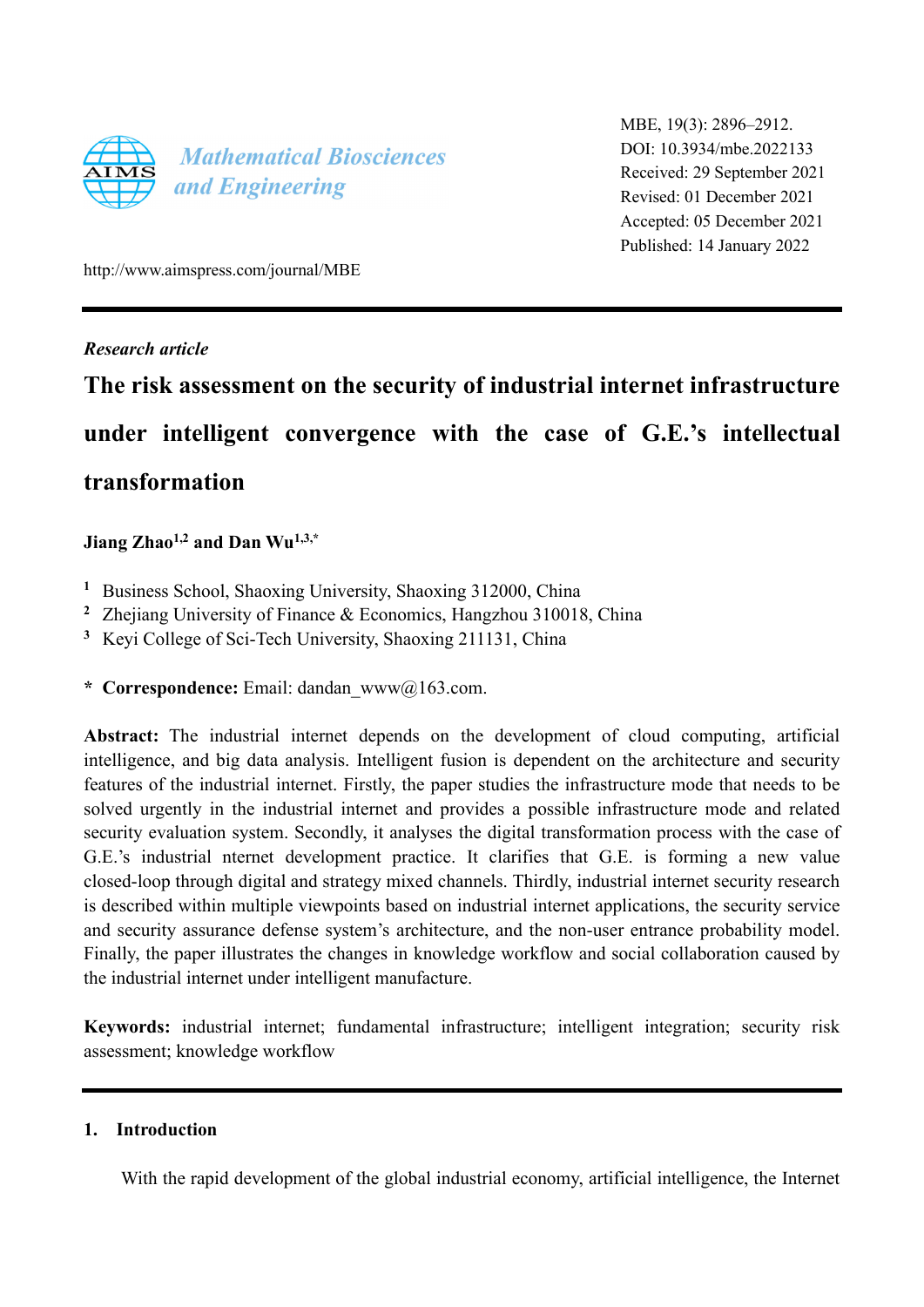of Things, cloud computing, and other new information technologies are gradually integrated with modern industrial technology. Otherwise, data intelligence is closely related to the Internet and causes the upgrading and transformation of an industrial system, namely the industrial internet. In 2012, General Electric (G.E.) released the report "Industrial Internet: breaking the boundary between thinking and machine." It called the industrial internet "the third wave" of innovation and change. It first proposed production equipment and its integration and advocated using the Internet and big industrial data to improve its quality and services. From the perspective of production technology, based on an open and global network, which shows a positive effect on the industrial internet. Its essence is to connect equipment, personnel, and data analysis, integrate relevant information processes, and realize intelligent manufacturing by driving production equipment management through closed-loop data. From the perspective of industrial technology development, the industrial internet is the specific result of integrating and developing the global industrial system, advanced computing, and big data analysis. It promotes the intelligent transformation of the global industrial structure system and causes the rapid development of intellectual production and industrial network systems. At present, the industrial internet has been widely used in petrochemical, household appliances, energy, machinery, and other manufacturing-based industries.

According to China's industrial internet data in 2017, the total scale of China's industrial internet market has reached 470.91 billion yuan, with an average annual compound growth rate of more than 13%. By 2025, its industrial-scale will exceed 10 trillion yuan [1,2]. Because of the current situation and prospect of industrial internet development, the Ministry of Information Technology issued the "industrial internet platform construction and promotion guide", which laid the policy foundation and overall implementation plan for the strategic development of industrial internet. Around the future development direction of the industrial internet, the United States took the lead in proposing the concept of "advanced manufacturing". Likewise, Germany also proposed the concept of "industry 4.0". In this condition, Industry 4.0 focuses on improving mass productivity and performance by providing intelligence between devices and applications using machine learning (ML). A recent study by Maddikunnta provided survey-based new concepts and definitions of Industry 5.0 from the perspective of different industry practitioners and researchers. They highlight several research challenges and open issues that should be further developed to realize Industry 5.0 [3]. Subsequently, China also proposed the development plan of "made in China 2025".

Although the specific development strategies of different countries are different, the core is to promote the manufacturing industry's transformation and upgrading. Combined with the new generation of information technology and the significant industrial internet architecture, it enables the intelligent upgrading of equipment and the green environmental protection upgrading of process materials. Its essence is to form an effective ecological network system through the interconnection of data and industrial networks to realize the integration of intelligent manufacturing and industrialization and continuously promote industrial internet development to protect Internet architecture security. However, past decades have witnessed increased industrial systems and equipment newly connecting to the industrial internet. On the one hand, the traditional closed industrial network has been challenging to meet the needs of intelligent connections. Therefore, the industrial links need to adjust the original Internet architecture; on the other hand, the industrial internet system realizes various industrial components through the network interconnection information sharing among industrial systems. Simultaneously, the effective collaboration also exposes the production data, process, and other elements in the network, leading to targeted attacks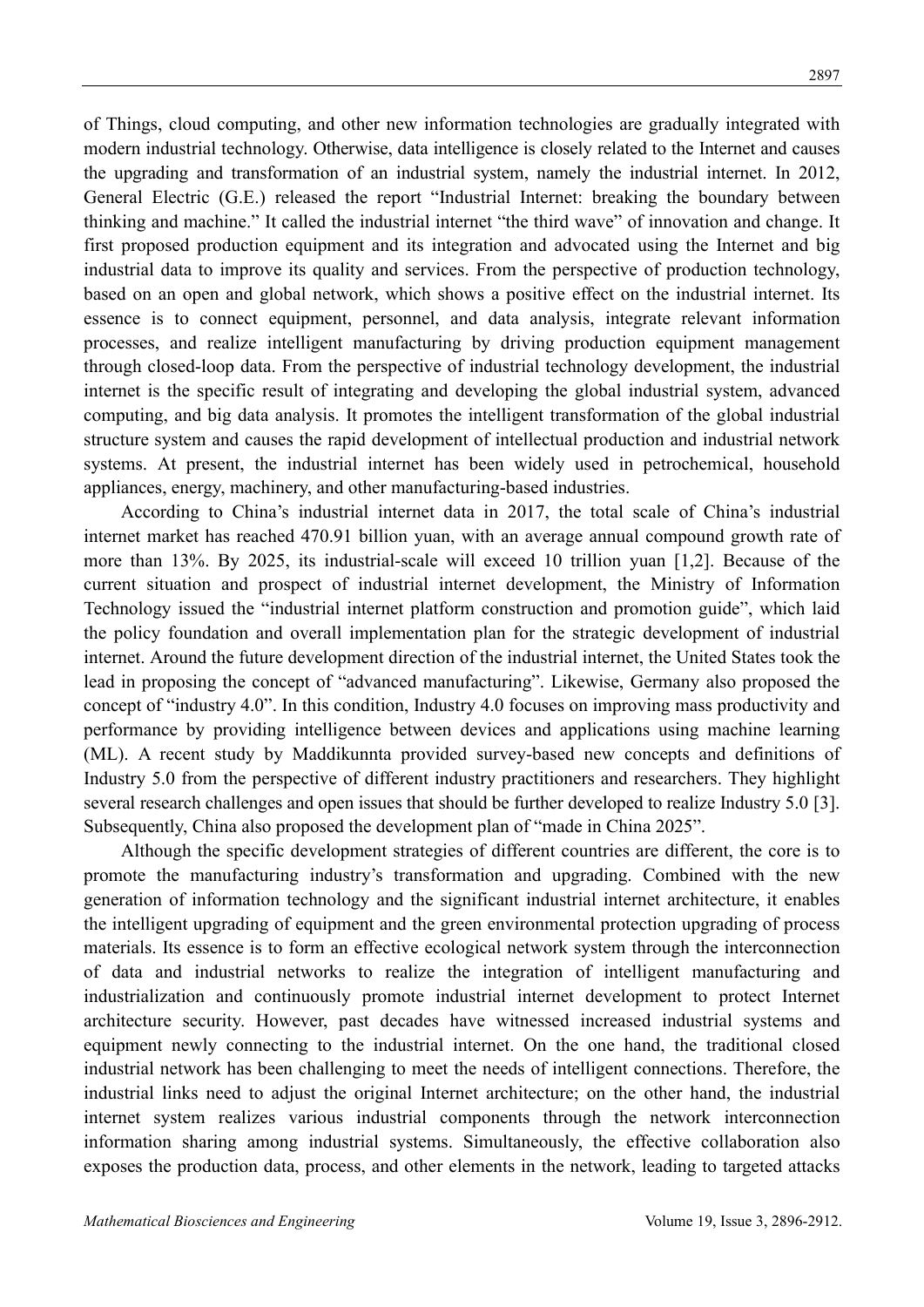by hackers, affecting product production. Therefore, it is urgent to pay attention to the industrial internet's overall system architecture from the system level to improve its robustness and security. Therefore, this paper needs to solve the following problems:

1) How to build a useful industrial internet infrastructure model?

2) How to use the industrial internet architecture to solve security issues and privacy issues.

This assay shows a detailed industrial internet infrastructure model. In fact, it is divided into four layers: industry layer, business layer, application layer, and capability layer. The industry layer is focused on the macro perspective of the overall digital transformation of the industry. The business, application, and capability layers focus on the micro perspective of the digital transformation of enterprises. With this infrastructure model, the enterprises can adjust their business structure and have the ability to improve their competitiveness following the general direction of industrial digital transformation. Our contribution is to prove that the core of the industrial internet is to form data-driven wisdom based on comprehensive interconnection. Network, data, and security are the common foundation and support of industry and the internet.

## **2. Infrastructure model of industrial internet**

## *2.1.Concept and connotation of industrial internet*

Industrial internet is a kind of industrial intelligent information infrastructure formed by integrating and connecting big data, analytical tools, physical wireless networks, industrial equipment, or applying meta-level network functions to distributed systems. It has rich connotation: 1) From the component elements: the industrial internet closely connects information, people, and equipment, realizes the parallel development of the process through data exchange, synchronously reflects the equipment status, controls the equipment action in real-time, accurately optimizes the operation efficiency, and realizes the business objectives and social values. Compared with the ordinary Internet of Things, the users can apply industrial internet in many standard fields, including wearable devices, connected cars, vehicles, smart homes, smart retail, health monitoring, smart city, etc. These applications can bring significant social life changes by building a complex and perfect system.

2) From the perspective of technology development: the development of the industrial internet depends on big data technology, software integration technology, automation technology, intelligent production technology, etc. through platform integration, a distance free communication mode is constructed, which makes the production process safer and more efficient, produces new applications and services, and produces new business models and new economic types.

3) From the value dimension of the industrial internet, the industrial internet takes the underlying intelligent equipment as the system architecture foundation, realizes the integration of information elements and production factors through the system integration and intellectual perception, and promotes the realization of manufacturing enterprise value. Noteworthy that the industrial internet is an integrated processing and analysis platform for industrial cloud and big data. The industrial internet is a new model for the intelligent industry. It includes intelligent production control, intelligent operation decision optimization, the authentic connection between consumer demand and production and manufacturing, ultimately realizing intellectual production, network coordination, personalized customization, and service-oriented extension of products.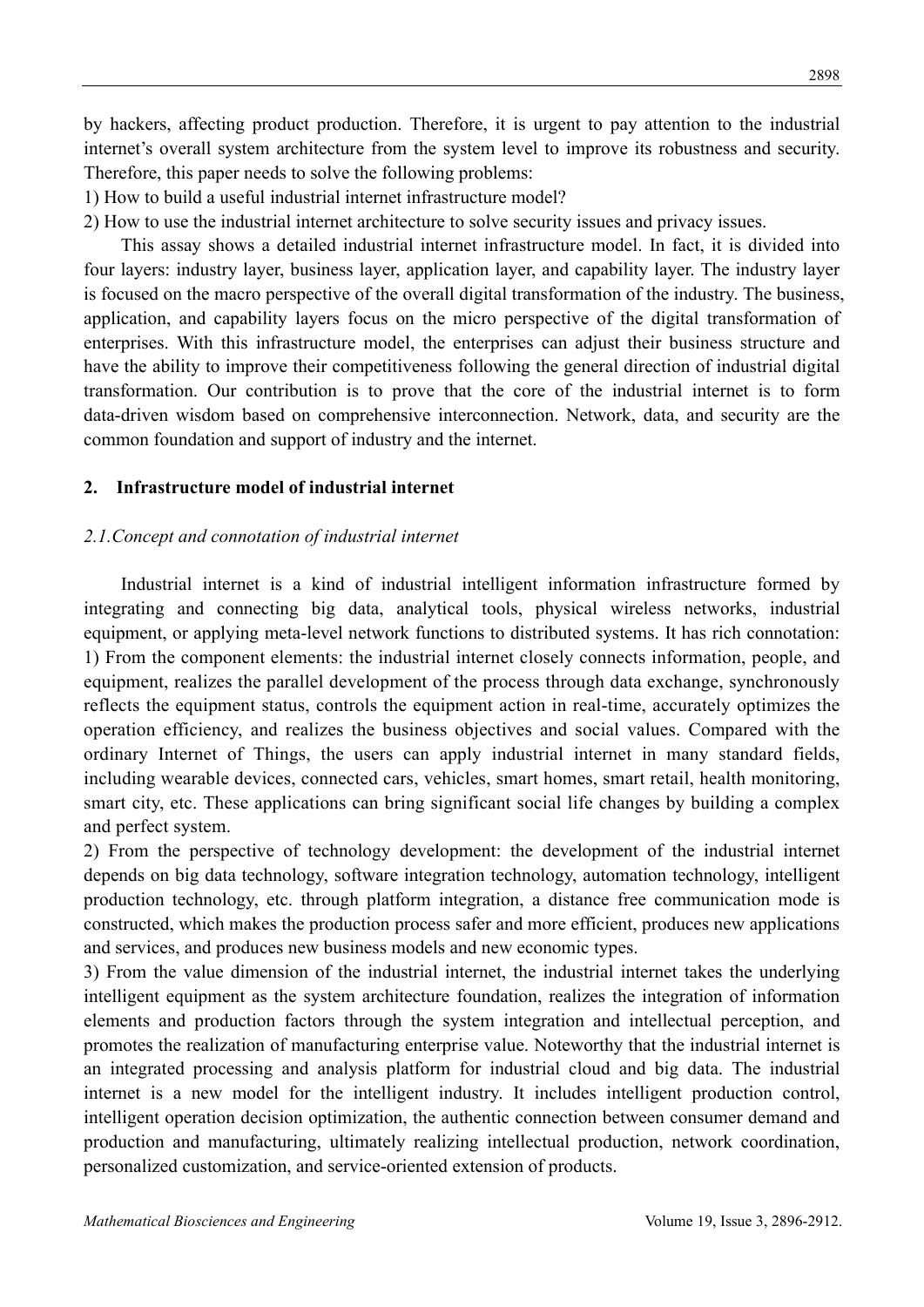#### *2.2. Research progress of industrial internet*

From the perspective of control and analysis, the development of the industrial internet needs to speed up the acquisition, research, and visualization of external data [4] and realize the industrial system's architecture and intelligent production of products through data connection. The industrial internet industry alliance proposed that the basic architecture of the industrial internet mainly includes edge layer, platform layer, and platform application layer around the industrial internet system. Each level can be composed of relevant framework systems, including development service framework, deployment and operation service framework, model-driven unified service framework, business framework, connection computing structure framework, etc. Given the related network energy consumption problem, Wang Kun [5] proposed an energy-saving architecture consisting of an aware entity domain, a smooth service hosting network, a cloud server, and user applications. Similarly, Liu Deng [6] designs the basic framework of an intelligent factory system based on edge computing and discusses critical technical issues such as data fusion, configuration, security, etc. It gives the design scheme of corresponding subsystems. Besides, Lin SW proposed a reference architecture for the industrial internet and submitted future challenges, including security and privacy issues, interoperability, reliability, adaptability, data sharing, and it & or integration [7]. Gilchrist proposed that the key to optimizing industrial internet architecture is intelligent control of the data fusion layer [8]. Unlike the pure technical model framework, M. Iivari [9] proposed a business model framework for understanding value dynamics. The framework is an industrial internet framework obtained from the perspective of the life cycle and ecosystem configuration.

There are many potential risks in the application of the industrial internet. Among them, A. Sadeghi et al. clarified the dangers brought by industrial internet security data and privacy-sensitive data and proposed that externally directed attacks against industrial control systems may cause physical damage to the whole system [10]. Given this security risk, Z. Li et al. Built a secure energy trading system based on energy blockchain using joint blockchain technology, which significantly improved the system's security [11]. Due to blockchain technology's security characteristics, to build a more secure industrial control platform system, A. Bahga and V. K. Madiseti [12] proposed using platform blockchain technology to create a pilot platform, strengthening the scattered network connection points and improving the network security coefficient. With the wide application of industrial internet technology, the existing industrial internet needs a new architecture. Therefore, J. Q. Li [13] proposed using 5C architecture to describe the industrial internet system in the improvement of its security technology and overall performance.

From the development practice of industrial internet, industrial internet has been widely used in many different industries. For example, M. S. Hossain and Muhammad have studied the importance of Internet of things technology combined with medical devices and sensors in the next generation of the medical and health industry and proposed a health detection framework for professional health information acquisition by storing data in the cloud through mobile devices and sensors [14]. H. Wang proposed to apply the industrial internet computing system to the navigation field to improve the ship operation efficiency [15]. Besides, technology is widely used in the intelligent nonferrous metal industry [16]. The enterprises have applied the industrial internet for intelligent manufacturing. In a recent study, Liu Hongwei analyzed the key evaluation technologies such as widely connected low-power accurate measurement, network performance optimization, and large-scale node network reliability to propose an optimized intelligent manufacturing technology scheme [17]. Notably, the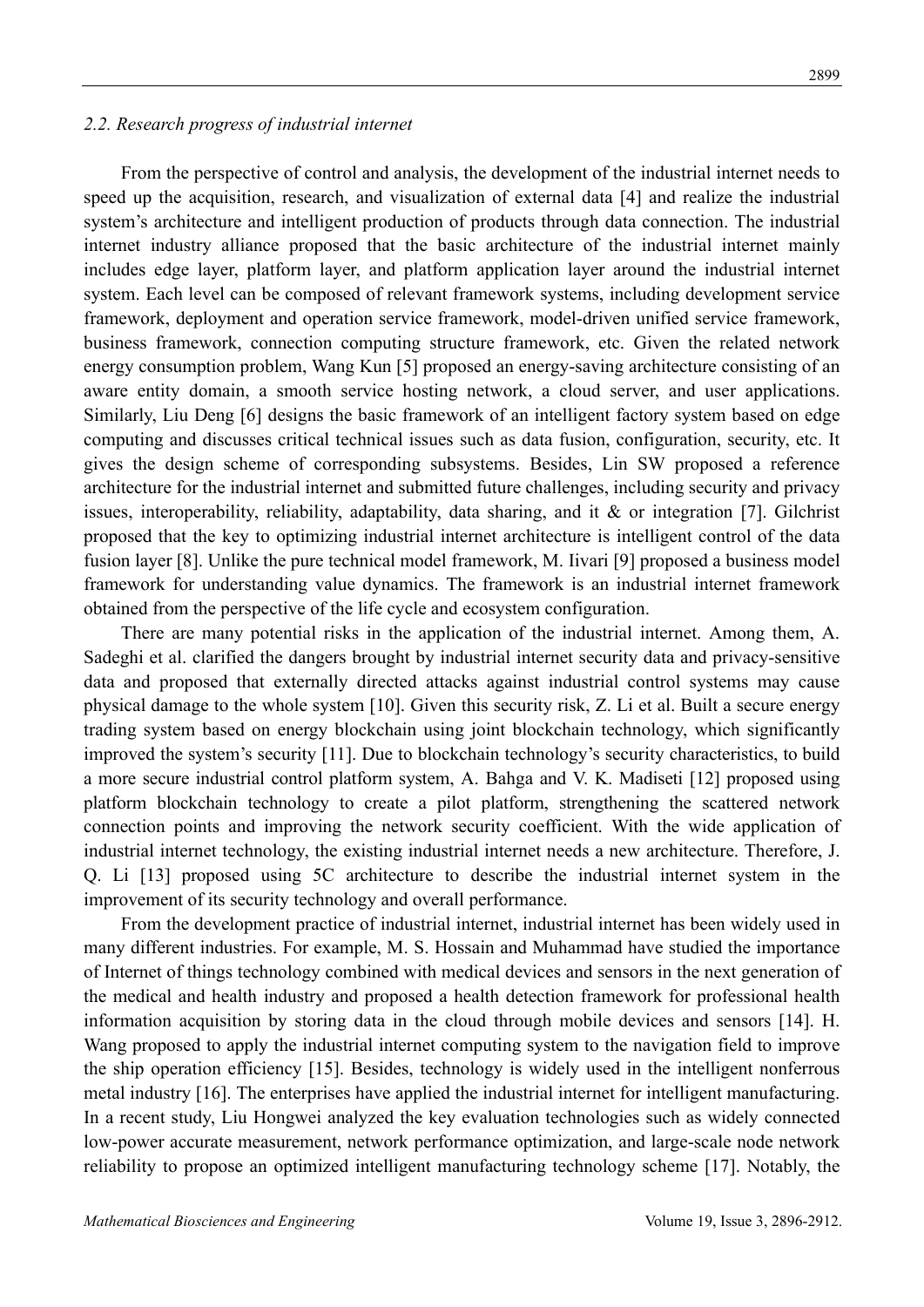industrial internet is a practical application of the Internet of things in the industrial environment, fully explaining the digital industry's deep integration and the entire industry [18]. Therefore, using industrial internet-related technologies, the virtual and natural worlds will seamlessly connect and interact and improve the intelligent degree of production [19]. This technology enables enterprises to quickly respond to the industrial production cycle and achieve new industrial growth by increasing production capacity, creating new hybrid business models, and promoting product transformation with intelligent technology [20,21]. Recently, Mothukuri et al. provided a comprehensive study concerning federated learning's security and privacy aspects. They prove that the most specific security threats currently are communication bottlenecks, poisoning, and backdoor attacks, while inference-based attacks are the most critical to the privacy of federated learning [22]. Likewise, Wang et al. propose a novel pairing-free certificateless scheme that utilizes the state-of-the-art blockchain technique and intelligent contract to construct a novel, reliable and efficient CLS scheme. Their security analysis holds more reliable security assurance with less computation and communication costs than other related schemes [23].

In short, the existing industrial internet system construction, security and privacy issues, and intelligent optimization have achieved good results. However, the industrial internet architecture systems of different industries and different enterprises often show distinct characteristics. It has not analyzed the typical features of different industrial internet architecture types and how to conduct targeted security measures to improve system security.

#### *2.2.Infrastructure and application of industrial internet*

The industrial internet has been widely used in many fields, including smart retail, smart healthcare, smart city, intelligent manufacturing, intelligent oil and gas exploitation, etc. Otherwise, it has a profound impact on these fields. It has brought about changes in the quality of life, operational efficiency, application, and service, resulting in new business models and new economic types. From the perspective of industrial internet infrastructure, the industrial internet of different enterprise types generally includes four basic levels: edge layer, IAAs layer (infrastructure as a service), PAAS layer (platform as service), and SaaS layer (software as service). The edge layer is mainly used for equipment access, edge data processing, and protocol analysis. IAAs layer is primarily used for cloud infrastructure architecture, including server and network storage, virtualization, etc. PAAS layer mainly involves the construction of industrial microservice component library, industrial data modeling and analysis, industrial big data system, resource deployment, and general PAAS platform management. The SaaS layer mainly includes the business operation process of production, management, service design, and the application innovation process of equipment status analysis and supply chain analysis. Thus, these four levels regulate the direct contact between nodes and work nodes in distinct organizational structures through effective cluster control. From the perspective of the information network, the industrial internet platform is the "operating system" of the new industrial system and the resource gathering carrier for enterprises to carry out socialized system production.

The industrial internet has realized the synchronous evolution of information space and physical space through cluster control nodes. Moreover, the effective scheduling of different work nodes is carried out through the intermediate cluster control node. Likewise, the industrial process's self-perception, self-analysis, liberalization, and self-processing can be identified. The industrial internet platform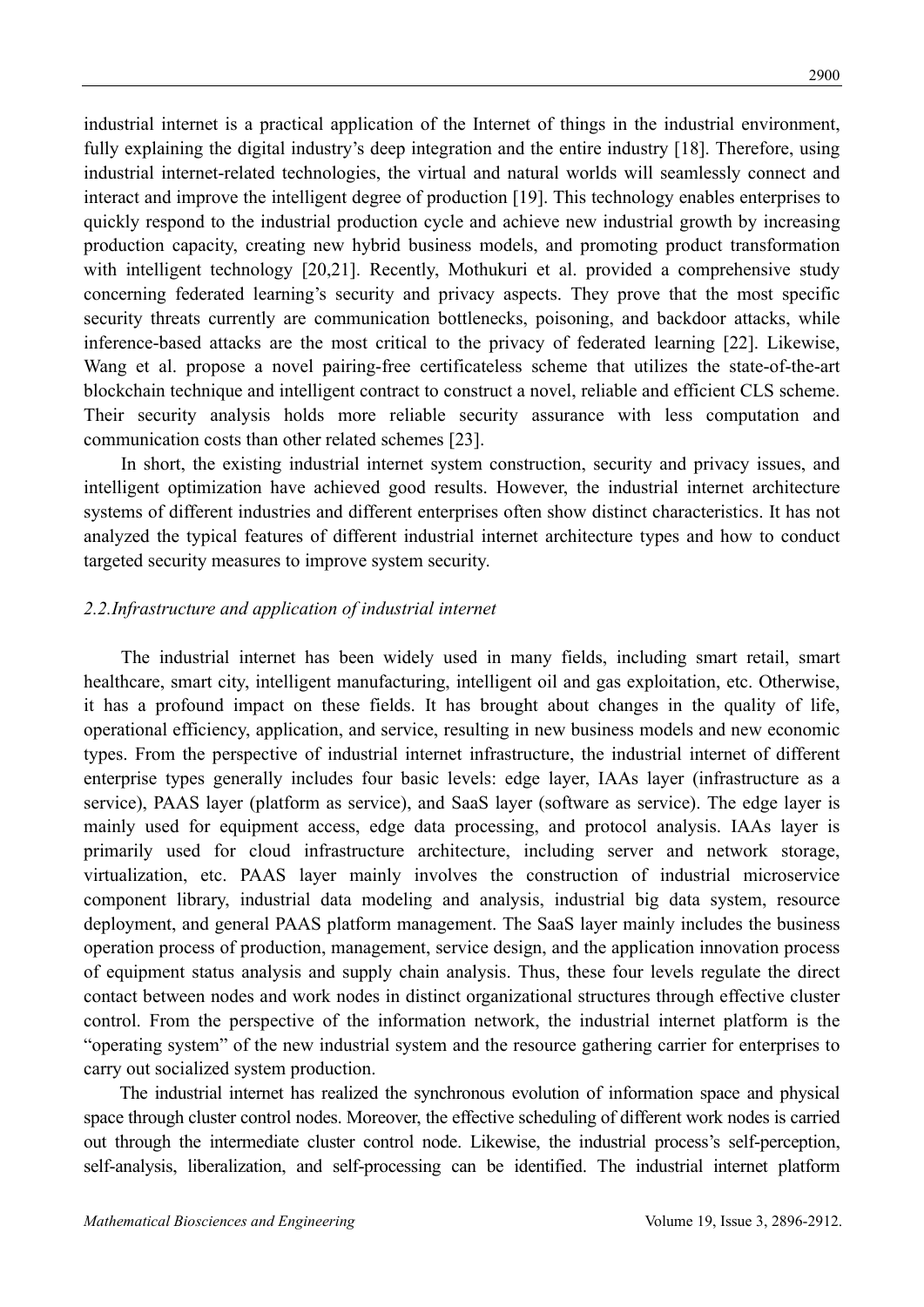involves a series of practical problems, such as access to various industrial equipment, massive data modeling and processing, industrial application innovation, and integration. It puts forward new technology requirements on platform database management, including industrial modeling and analysis technology, application development and microservice technology, and security technology.

For this reason, there are several critical technical challenges in the industrial internet: confidentiality and privacy; Interactivity; security; reliability and shock resistance; compatibility of the Internet of Things; and data sharing ability. Finally, suppliers' coordination and unification, intelligent factories/intelligent manufacturing, customer groups, and logistics are formed. The specific architecture is shown in Figure 1.

From the perspective of industrial internet applications, the industrial internet platform has become the hub of the real economy's whole factor connection, the center of resources, and the core control area of intelligent manufacturing. Industrial internet construction aims to carry out smart integration and data sharing, solve the interaction requirements of the general architecture framework by making different levels, and facilitate enterprises to develop various operational service systems. The first layer is to create a data layer based on data acquisition and transmission, including data analysis and collaboration, cloud security protection, etc., including cloud security, cloud storage, and big data. The cloud security system can strengthen the network and data protection and improve the system's safety factor. Through cloud storage, this data layer can improve the overall data storage capacity and backup capacity of the industrial internet; through the big data system, this data layer can make the data processing and analysis more robust and realize intelligent manufacturing. Noteworthy that the data layer is the fundamental layer. The second layer is the modeling layer of data processing and management with data analysis and processing as the core, including the data processing system, the intelligent management system, and the customized service system. The data processing system mainly completes intelligent data processing, analysis, and collaborative manufacturing. Otherwise, the intelligent management system especially carries out intelligent data management, process management, customer relationship management for industrial internet, and other data.

In contrast, the customized service system mainly carries out minor batch customization, highly customized, and on-demand production design. In this layer, the intelligent management system directly links to the other two systems. The industrial internet always delivers all related processing data to the third layer. Additionally, the third layer controls the intelligent control system Use layer, including the production control system and customer feedback system. The production control system is mainly used for production control, process optimization, and the complete process control of intelligent production. In contrast, the customer feedback system realizes the intelligent demand matching between customers and the market and on-demand production (Figure 1).

From the perspective of intelligent industrial development, the industrial internet will build three optimizations closed loops based on network, data, and security. The first is the closed-loop for machine and equipment operation optimization. Its core is to realize the dynamic optimization and adjustment of machines and equipment and build intelligent machines and flexible production lines based on the real-time perception and edge calculation of machine operation data and production environment data. The second is the closed-loop for production and operation optimization. Its core is the integrated processing and big data modeling analysis of information system data, manufacturing execution system data, and control system data to realize the dynamic optimization and adjustment of production and operation management and form the intelligent production model under various scenarios. The third is the closed-loop for enterprise collaboration, user interaction,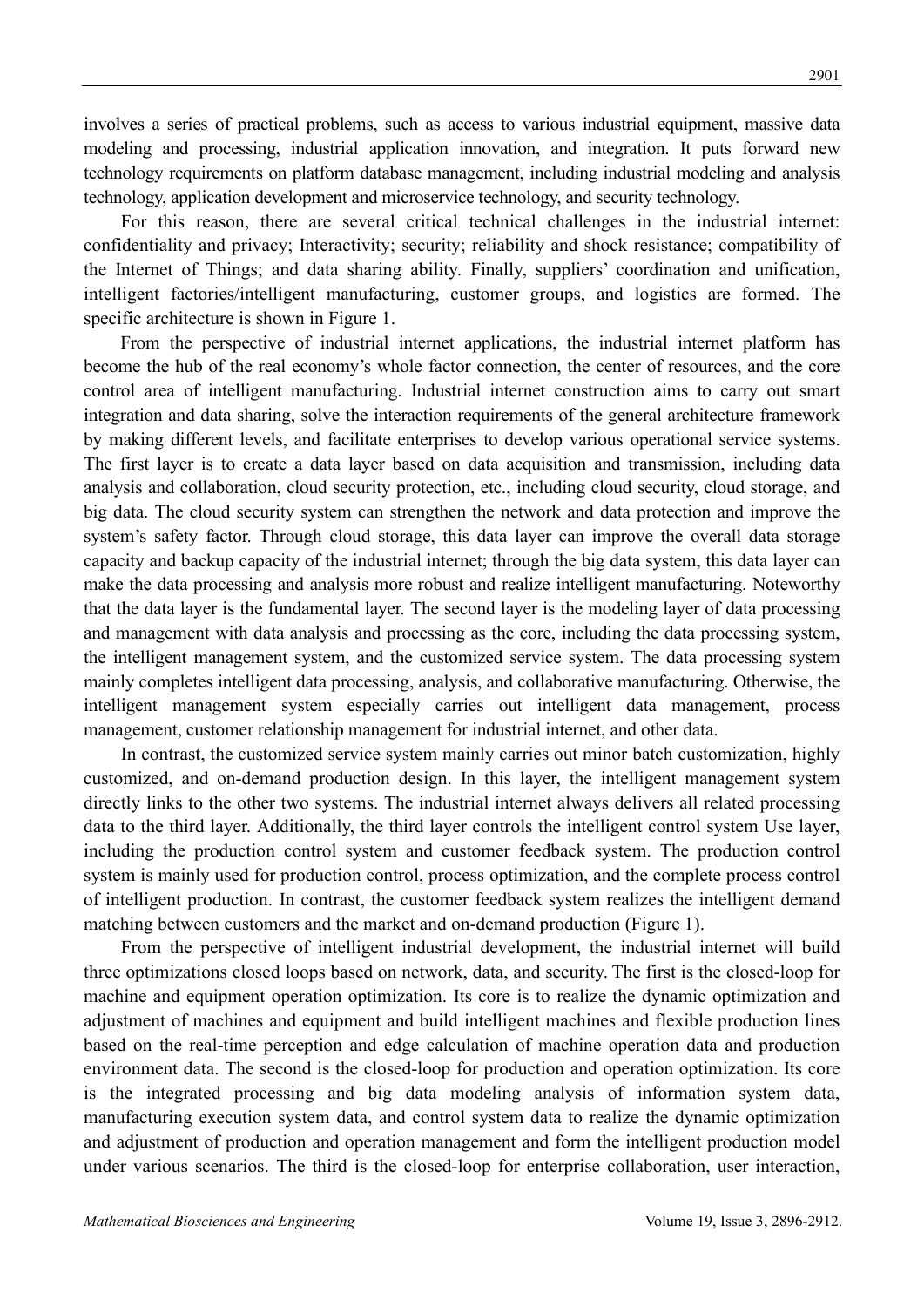and product service optimization. Its core is to realize the innovation of enterprise resource organization and business activities based on the comprehensive integration and analysis of supply chain data, user demand data, product service data, and form new models such as networked collaboration, personalized customization, and service extension. Through the flow of information between different levels, the overall synergy of the industrial internet is affected. Data protection becomes more difficult due to the complexity of data types and flow paths, especially with new formats such as service-oriented extension and personalized customization. Further requirements are put forward for the industrial internet's security capability. Therefore, the security risk assessment system constructs as follows: three scale methods are used to compare the importance of industrial internet security indicators.



Figure 1. Framework diagram of hierarchical and hierarchical system infrastructure of intelligent industrial internet.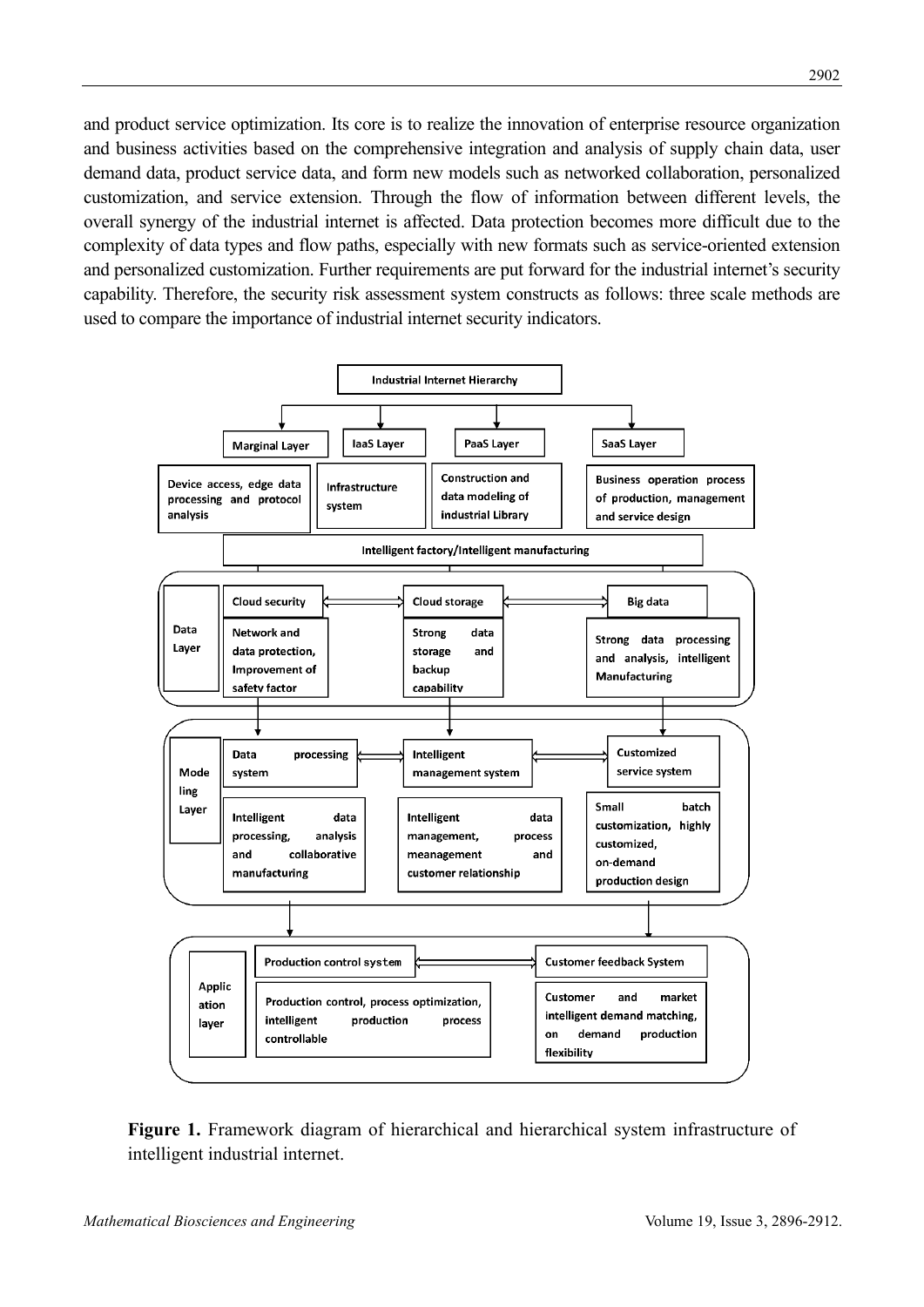All the factors in criterion level A, level indicators P considered are being scored, and we can obtain the analytical matrix as follows.

$$
K = (k_{ij})_{m \times n} = \begin{bmatrix} k_{11} & k_{12} & \dots & k_{1m} \\ k_{21} & k_{22} & \dots & k_{2m} \\ \dots & \dots & \dots & \dots \\ k_{m1} & k_{m2} & \dots & k_{mn} \end{bmatrix}
$$
 (1)

Here,  $k_{ij}$  is considered as the ratio between *i* and *j*. After the comparison, we can obtain the score on the importance according to the three-scale method. The specific meaning is shown in the following expression.

> $k_{ij} = \{$  $0$  , element  $i$  is less important than element  $j$ 1, element i is equal important to element j 2, element  $i$  is more important than element  $j$

According to the comparison matrix *K* and the following

$$
k_{ij} = \begin{cases} r_i - r_j; \ r_i > r_j \\ 1, \quad r_i = r_j \\ (r_j - r_i)^{-1}, r_i < r_j \end{cases}
$$
 (2)

Here,  $r_i = \sum_{i=1}^{m} k_{il}$ ,  $r_j = \sum_{j=1}^{m} k_{jl}$ . The judgment matrix is obtained in the following Eq (3).

$$
A = (a_{ij})_{m \times m} = \begin{bmatrix} a_{11} & a_{12} & \dots & a_{1m} \\ a_{21} & a_{22} & \dots & a_{2m} \\ \dots & \dots & \dots & \dots \\ a_{m1} & a_{m2} & \dots & a_{mn} \end{bmatrix}
$$
 (3)

Solve the eigenvector and characteristic root that satisfying  $AW = \lambda_{max}W$ . The factor  $\lambda_{max}$  is the largest eigenvalue of A, and W is considered as the corresponding eigenvalue of  $\lambda_{max}$ . The sub-vector  $w_i$  is deemed as the single weight of elements after calculation.

Then, we can perform the consistency test of judgment matrix A with the equation:

$$
C. I. = \frac{\lambda_{max} - n}{n - 1} \tag{4}
$$

According to the random index table with distinct order. We can obtain the consistency ratio with the following equation.

$$
C. R. = \frac{C.I.}{R.I.}
$$
 (5)

When C.R.  $< 0.1$ , the consistency of matrix A is acceptable, whereas C.R.  $\geq 0.1$ , the consistency of matrix A needs rectification.

Finally, the total order of hierarchy is performed, which means the sum of multiplication between each element in the judgment matrix and the weight in each corresponding layer (excluding the target layer).

According to the above model, the risk assessment index system of the industrial internet is constructed. Each index's corresponding weight at different levels is established, which finally provides the basis for the industrial internet's security risk prediction.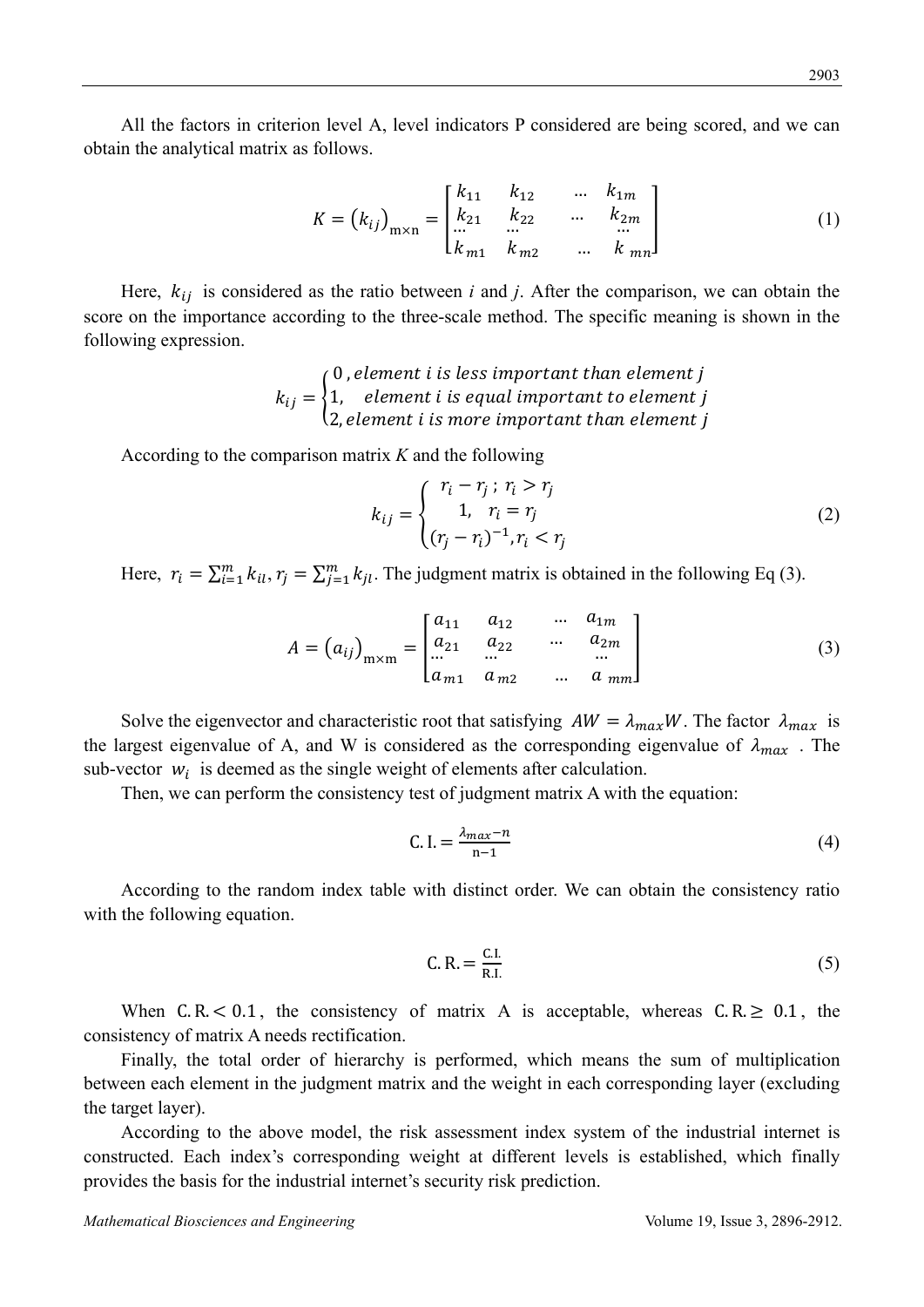#### **3. Industrial internet security system and security mechanism**

#### *3.1.Content of industrial internet security architecture*

According to the Ministry of information technology statistics, the total number of industrial internet platforms with industry influence in China has exceeded 50 by the end of 2018. The number of industrial internet industry alliance members has surpassed 1,000 and the average number of equipment connected to key platforms has reached 590,000. On the one hand, a large number of interconnected devices improve network complexity and application efficiency. On the other hand, with the increasing access devices of the network platform, the traditional security architecture based on the boundary is difficult to adapt to the rapid development of intelligent industrial internet. This result requires a new understanding of security architecture technology:

1) From the industrial application perspective, industrial internet security focus should focus on mobility of intelligent manufacture production's reliability and security duction.

2) From the standpoint of security service architecture, the Internet security system should be replanned. Additionally, the appropriate protective equipment and facilities of "zero trust security architecture" should be deployed. The firm should establish a dynamic and credible access control authorization mechanism. to ensure that the industrial internet can have continuous serviceability and prevent substantial data leakage.

3) From the security construction system's perspective, industrial internet security should focus on architecture security, network security, connection data security, application control security, etc. Its core is to reduce the corresponding attack risk by building a multi-level information security defense system to ensure system security in each technical framework area.

#### *3.2.Industrial internet security risk content*

The essence of industrial internet security includes system architecture security, network security, and IT/OT system security. Architecture security means protecting the entire architecture system, including the intelligent facilities, chip sensing system, and operating system. Besides that, these architecture protections are directly related to the multi-level structure of the industrial internet. Otherwise, network security refers to protecting network signal connections associated with the industrial internet to prevent abnormal access. The security of the IT/OT system mainly includes IT/OT integrated security defense. Different O.T. (operation technology) environments are relatively closed. General communication protocols are primarily private, and the difficulty coefficient of secure communication is high. In particular, there are many security loopholes in the external connection equipment of industrial internet, including specific industrial control equipment, wireless access equipment, and essential network equipment. Once used by attackers, it will seriously affect the reliable operation of equipment and network quality. This work is similar to a previous study on securing cloud computing environments used in the Internet of Things (IoT) [24].

The current network security risks are mainly divided into illegal access risks; operation and maintenance control risk, misoperation command risk, risk of remote transmission, malicious code risk, network intrusion attack risk, etc. Besides, due to the in-depth integration of O.T. and its industrial internet environment, the boundary between them is relatively fuzzy. Due to the increased interconnected equipment in the production and operation environment, it is easier to expose more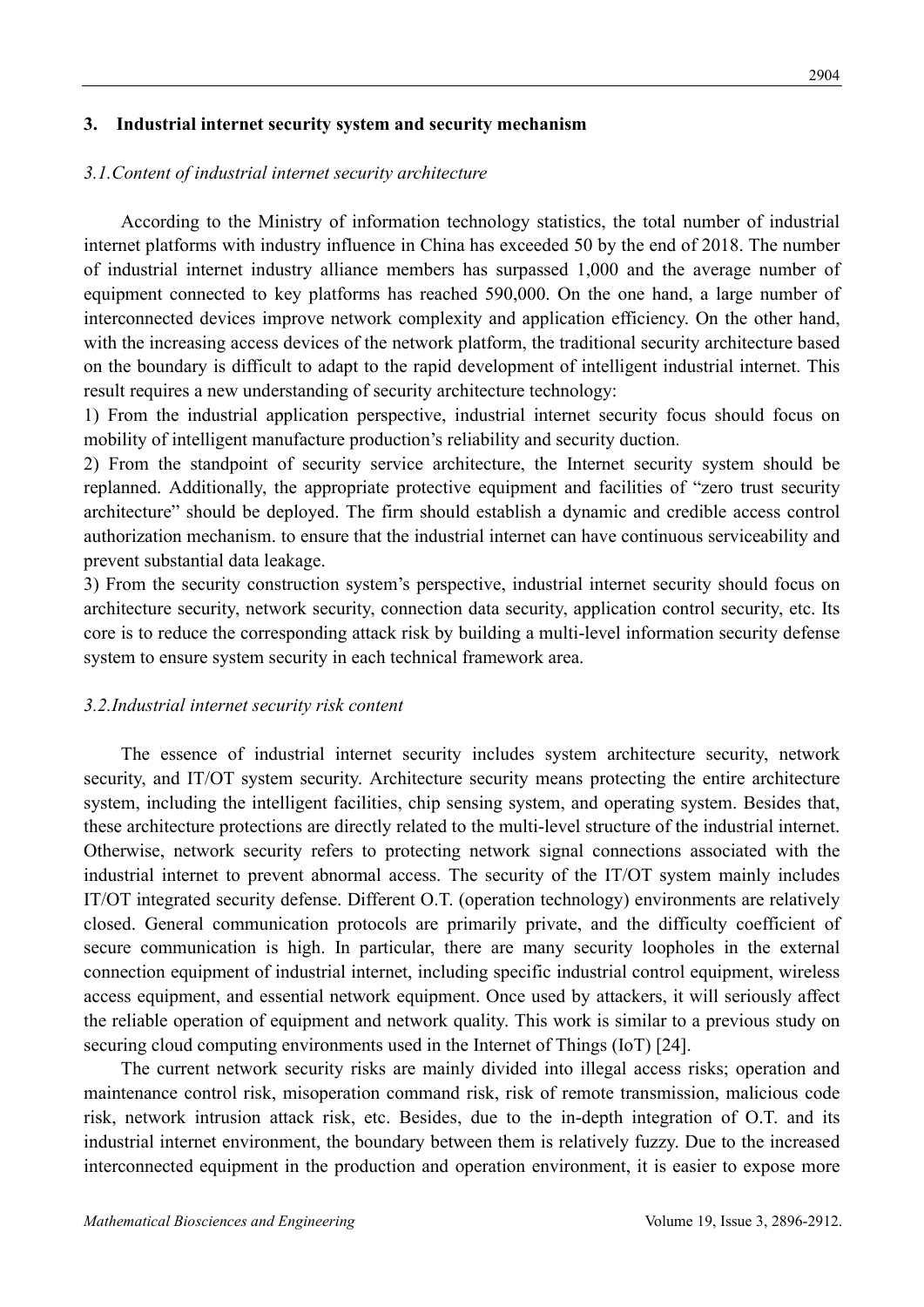attack points. It may suffer from different types of space physical attacks. For example, the Maroochy water pump service system in Australia was attacked in 2000, making the whole dam system face the condition that the water pump could not work typically, and the alarm system collapsed. This situation is further aggravated by the communication loss between the intermediate computer and various pumping stations.

Similarly, the long-range cyber attacks on German steel companies in 2014 and the resulting damage to the Ukrainian energy network were also due to the network connection data's damage. Connection data security mainly refers to the production management data, external operation data, and user-related data of an intelligent production system. These intelligent data will decline products' production efficiency and market competitiveness under external attack. We need to prevent the risk of enterprise data leakage and strengthen the security guarantee. Accordingly, we set up perfect enterprise data sharing and open application rules as soon as possible and improve data security protection according to law. Application control security mainly refers to the intelligent production control system's security, including related control platforms, control protocol, and control software. Once the outside attacks the application control system, industrial production will suffer huge losses.

#### *3.3.Industrial internet security protection mechanism*

Industrial internet security and external equipment connection, network technology architecture, intelligent manufacturing, platform operation, and other links are the main threat from the transmission of information attacks. Information attacks mainly include mass attacks and targeted attacks. The mass attack primarily targets an uncertain link in the industrial internet data layer. In contrast, a directional attack targets any specific weak link in the three-tier architecture of the industrial internet. Therefore, it is not only for enterprises to solve this problem but also for system integrators, government departments, and other external forces to jointly improve system security and defense capability. The core is to build a complete active defense system, strengthen the monitoring and evaluation of the system, comprehensively enhance the safety awareness of managers, build a unified safety operation and maintenance management platform, and build a perfect "Trinity" comprehensive protection technology system before, during and after the event (Figure 2).

Take the industrial internet system as a whole and use various defense technologies to improve the system's transmission security comprehensively.

1) The first defense system of the industrial internet is the pre-defense system of external attack. Through the firewall, I.D. authentication, digital encryption technology, public key technology, and other technologies to establish an effective, trusted mechanism to strengthen the security of data sources, and through the real-time monitoring system to monitor abnormal data, timely perceive the security situation and determine the security risk level, and do an excellent job in defense.

2) The second defense system of the industrial internet is to build a defense system in an external attack. On the one hand, intrusion detection (IDS) technology, honeypot technology, and other technologies are used to identify attacks from outside in time and monitor external network attack nodes. On the other hand, we use a cloud platform and machine learning technology to build an effective information exchange system and establish a real-time vulnerability defense and security risk processing system for specific functional modules.

3) The construction of the third defense system is the defense system of forensics after an external attack. According to the daily network transmission of relevant data, the system log logs' timely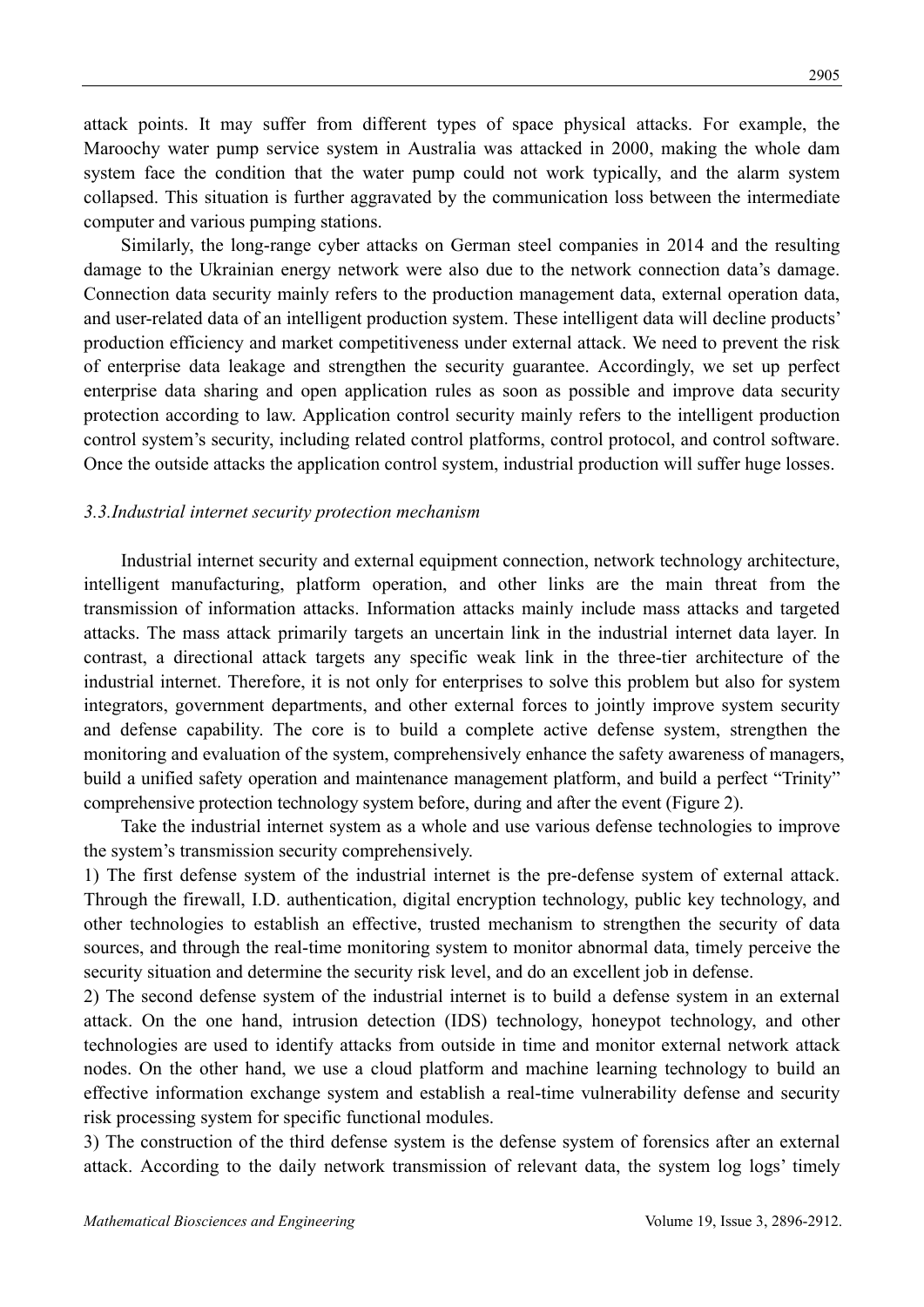audit records each system's access and operation to identify the industrial control system's security. Besides, the system behavior technology can be used to timely feedback and understand some abnormal behaviors of the whole system after the operation, to timely repair the system vulnerabilities to improve the safety factor.



**Figure 2.** Industrial internet security architecture.

Suppose  $\mu$  is the probability of external users and the variable  $q_1$  considers being the probability of external illegal users filtered out by the pre-defense system. Moreover, the variable  $q_2$ considers being the probability of external illicit users filtered out by the incident defense system. Finally, the variable  $q_3$  defines as the probability that the post defense system filters out the external illegal users. Then there are two types of external users entering the system after filtering: the possibility is the probability of legitimate external users (1 - ξ) entering the system in proportion

$$
p_{\text{legal}} = \mu(1 - \xi)(1 - q_1 q_2 q_3); \tag{6}
$$

The probability of an illegal external user entering the system is as follows:

$$
p_{\text{illegal}} = \mu \xi (1 - q_1)(1 - q_2) (1 - q_3) \tag{7}
$$

Consider  $\mu = 0.7$ ,  $\xi = 0.2$ ,  $q_2 = 0.05$ ,  $q_3 = 0.05$ , we can obtain the following simulation with the changes of  $q_1$  and  $p$  (Figure 3). The red curve shows the changes in the probability of an illegal external user entering the system. Whereas the blue curve shows the changes in the probability of a legal external user entering the system. From the model, it is evident that the probability of legitimate external users is gradually increasing. However, the probability of an illegal external user entering the system is decreasing rapidly. That means the defense system is quite critical for the industrial internet.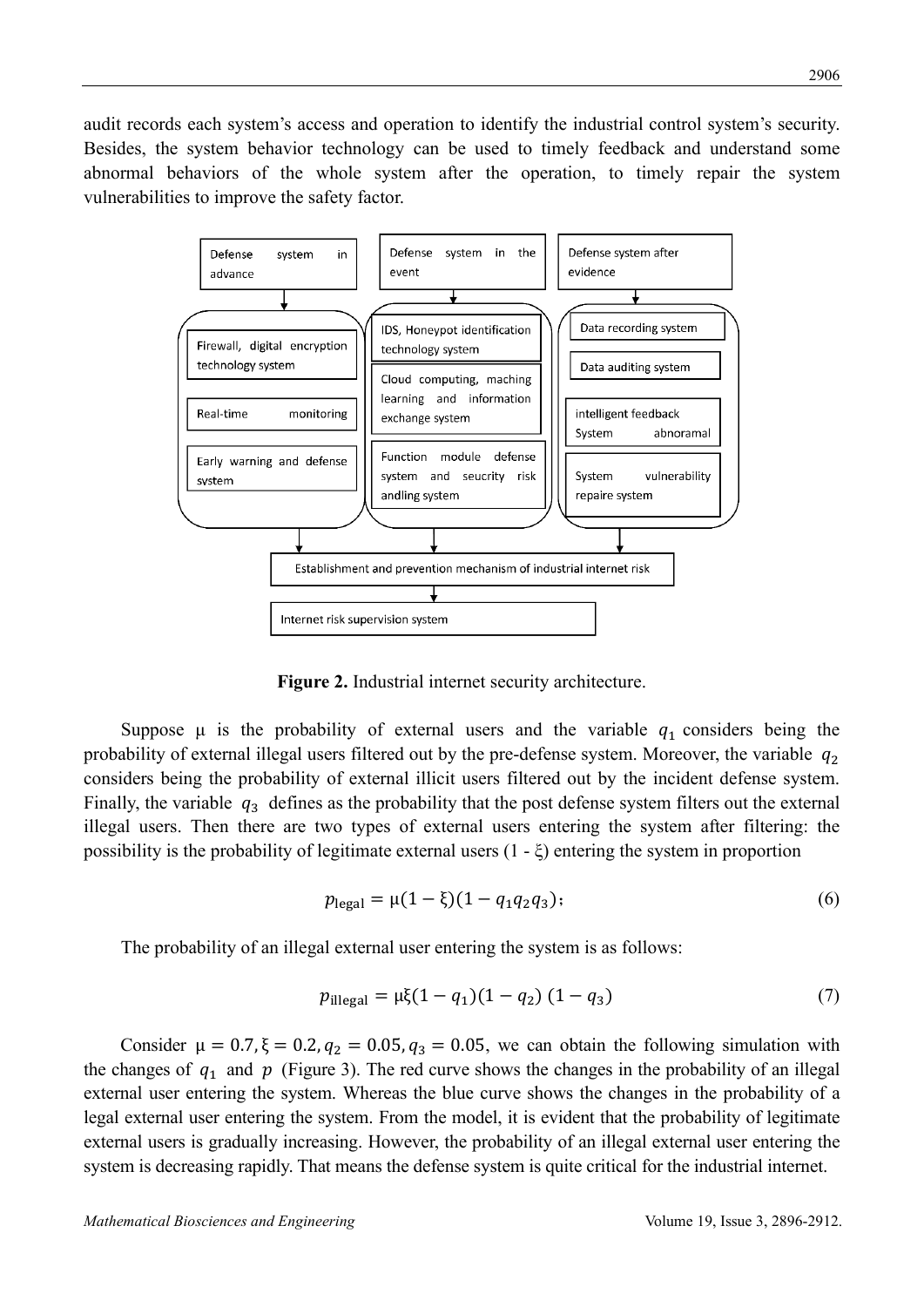

**Figure 3.** Probability of legal users and illegal users entering the defense system.

According to the model, after the three-tier defense system, the entry probability of illegal users is significantly reduced, while legitimate users' entry probability increases considerably. Also, the safety supervision system needs an effective operation. The firm should establish a sound safety system and risk management system. It needs to frequently speed up the research and development of safety core technology, improve and promote a multi-level safety risk supervision system. Our work shows some differences from a recent study. Their work presents a novel security framework for the message queue transport telemetry (MQTT) protocol based on publish/subscribe message order to enhance secure and privacy-friendly Internet of Things services. Their work relates to the light cryptographic schemes [25].

#### **4. Case analysis of industrial internet–G.E. company**

From the production practice, the development of the industrial internet has its internal reasons. Among them, a traditional manufacturing system's product design and product service are relatively out of touch with users' needs. Otherwise, the conventional manufacturing system has an insufficient perception of the production process. It isn't easy to reflect the deep dynamic characteristics of the physical process in the production process. On the other hand, it is difficult to accurately describe the manufacturing system due to its lack of accuracy. Industrial automation is a relatively conservative field from the development process, and the higher reliability of an infinite network often exceeds the complexity of unlimited connection. Wireless network sensors, time-sensitive networks, industrial software-defined networks, and related identification resolution systems have also become essential research fields. G.E.'s industrial internet development has gone through two stages: the first stage, through localization and expansion, G.E. has built several software departments, which has promoted the development of I.T. technology in enterprises. Then, its technology and platform layer applications are linked.

In the second stage, G.E. needs to redesign the business process based on the foundation and redesign the business network for the industrial internet. In the future, the development of G.E.'s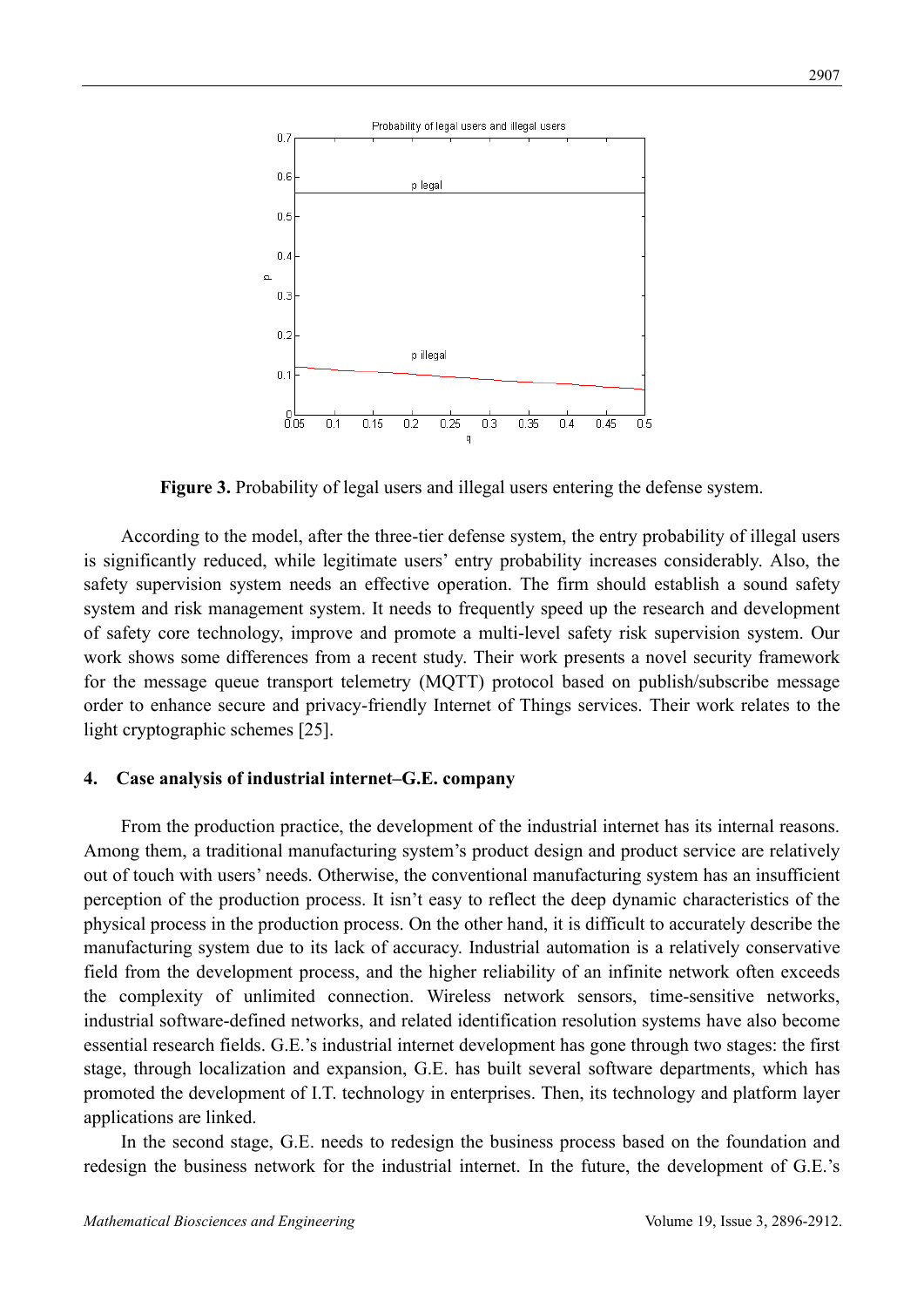industrial internet will go through the third stage, redefining the business scope based on the industrial internet to help Ge become a solution-oriented organization to connect with employees, customers, and shareholders effectively. The development of the industrial internet represented by G.E. is going through the third stage. It carries out the overall enterprise digital architecture with cloud computing. Otherwise, G.E. shows digitization technology characteristics with big data analysis. Later, it forms a new value closed loop through the hybrid drive of digital and process. Therefore, G.E. company takes the lead in proposing the application data ring elements of industrial internet to drive the data flow process (Figure 4):

- 1) equipped industrial machines;
- 2) data extraction and storage of special devices;
- 3) industrial internet system construction;
- 4) machine algorithm and data analysis;
- 5) big data analysis;
- 6) data visualization of remote centers;
- 7) data sharing between target groups and machines;
- 8) objects It connects with the artificial network and the intelligent flow of data.

This process has laid a practical foundation for the development of the industrial internet.



**Figure 4.** Data ring element driven process model of G.E. industrial internet.

Besides, G.E. has built four cloud computing centers to monitor and analyze all G.E. products every day. Through prefix, an open platform, we aimed to create an ecological strategy of the data-driven platform and pay attention to the coordination among all levels to prevent various internal and external risks. Finally, G.E. can effectively realize intelligent equipment. Through brilliant data analysis, it directly connects the equipment data with the network, and the operation results are timely analyzed and uploaded to the cloud. Then, the cloud server and user app software are combined to realize the intelligent flow of data. The enterprise's intelligent manufacturing mainly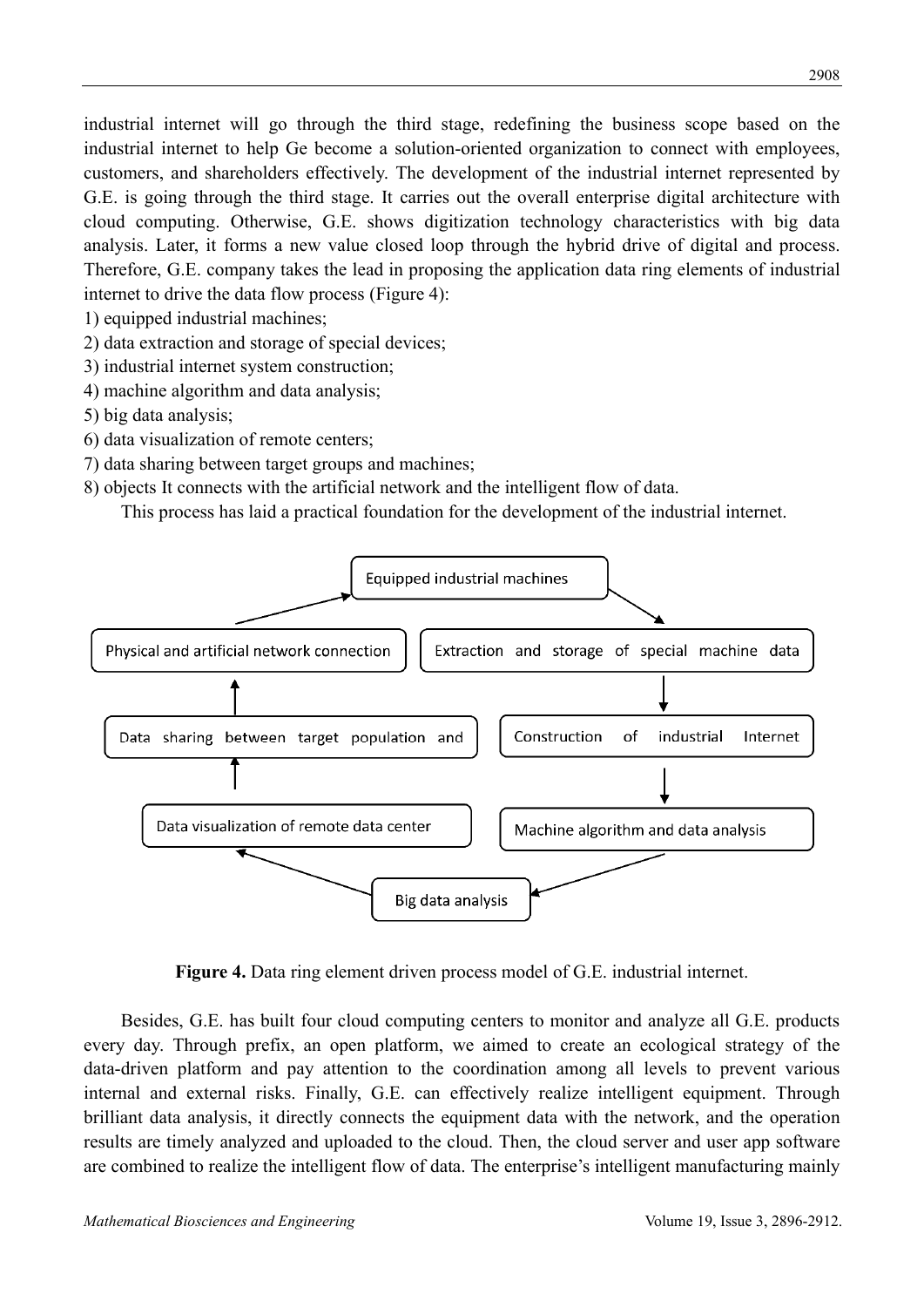includes two aspects: one is lean, and the other is intelligent manufacturing. The modeling and application layers framework cooperates with domestic manufacturers and universities to strengthen production, teaching, and research projects, including applying robot and artificial intelligence technology to intelligent production.

On the other hand, it constructs a digital transformation to form an effective supply chain ecosystem through the combination of upstream and downstream to achieve data sharing and information transparency mechanisms. For example, G.E. has a wind power department. By installing sensors on each wind turbine blade, the wind speed, wind speed, temperature, etc., of the wind turbine are nearly 100.

The wind power increases up to 4% by data acquisition, analysis, and wind turbine blade adjustment by wind turbine. In general, through lean, intelligent manufacturing and digital transformation, the cost and benefit of G.E. are optimized, the manufacturing process is shorter and faster, and the speed iteration is strengthened, which plays a role in promoting the industry.

### **5. Research conclusions and prospect**

The proportion of the global digital economy in GDP increases rapidly, and the digital economy is expanding from consumption to manufacturing. The new industrial internet format based on intelligent manufacturing has become a new thrust for industrial development and product innovation [26,27]. In the future, the digital transformation of the industrial internet will further accelerate the fourth industrial revolution, and 5G communication network facilities will become critical supporting assets for developing the industrial internet<sup>[28]</sup>. High-speed mobile internet will realize the all-around interconnection of people, machines, and materials, promote efficient allocation of relevant manufacturing resources, and promote artificial intelligence, mobile internet, big data, and the real economy. To promote industrial quality reform. Through the industrial internet to realize the intelligent factory, speed up the real-time monitoring of the market, make an accurate judgment on the market orders, and finally realize the interconnection and optimization of production, manufacturing, management, and enterprises. This study shows that: first, different types of enterprises need to build a multi-level industrial internet infrastructure including edge layer, IAAs layer, PAAS layer, and SaaS layer and do not need to use cloud computing, big data, and other technologies to integrate and interconnect the industrial data of relevant production data and processes, to improve the effectiveness of intelligent manufacturing. Second, enterprises need to build a complete pre-, in-process, and post-event defense security system in the data, modeling, and application layers to effectively improve industrial internet security for potential targeted attacks.

Therefore, the future industrial internet will be improved and developed in many aspects: first, enhance perception depth. For example, the hydrogen plant in the "intelligent process manufacturing" program in the United States can model, analyze, and adjust the temperature field in real-time through multi-channel camera sensing. Second, enhance the scope of interconnection. For example, the German "digital factory" project integrates product design, planning, trial production, and mass production to form a digital factory and fully form process interconnection. Third, enhance the predictability of analysis. For example, the "knowledge dependence project" in Europe dynamically adjusts the production target according to the prediction analysis model. The next decade needs an expectation to develop into distributed manufacturing, collaborative manufacturing processes, and collaborative manufacturing capabilities in the future. The industrial production and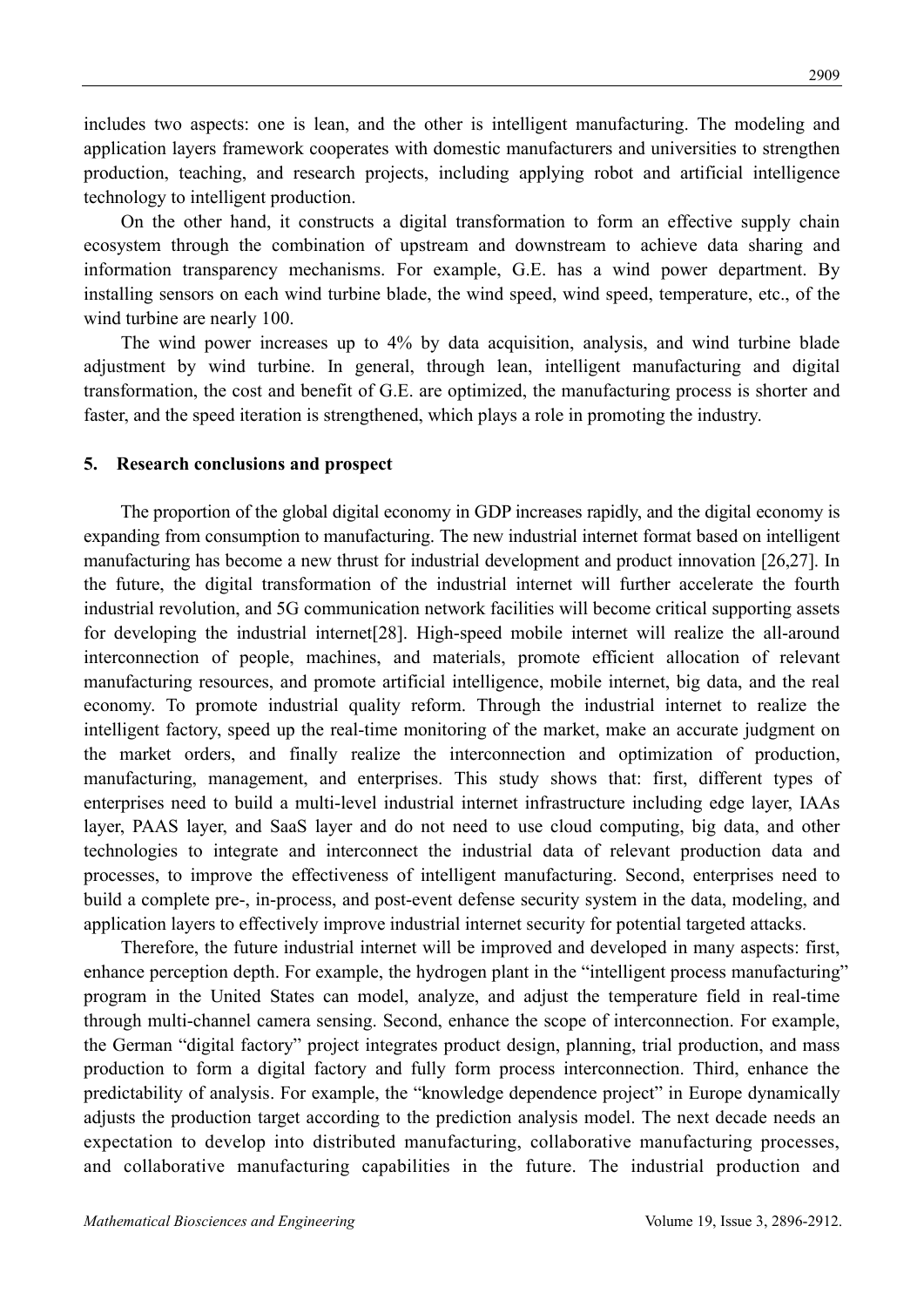knowledge production processes require integration to form the knowledge workflow's automatic operation (Figure 5).



**Figure 5.** Flow diagram of intelligent knowledge workflow.

We can use digital integration to the resource allocation in the precision medicine and manufacturing industry. In the workflow, the task allocation model should be improved, including the unified service, access interface basic service layer (service container, cluster, configuration item, cache), the core algorithm processing, extra services, and others. The unified service access interface includes organization role adaptation, flow control adaptation, and integrated service interface. The firms can complete service expansion through intelligent sensor port, including pre-filtering model, dynamic preprocessing, assembly processing, action/event response, and conditional branch calculation. Likewise, the firms can also complete the service configuration by intelligent control adaptation of intelligent service port and competent services integration. That is to improve and optimize the customer value process by optimizing the platform's design, production, and management model, forming a perfect industrial internet Ecosystem, and realizing the profound reform of platform development subject, development content, and operation mechanism. In this process, we will continue to promote the transformation of the business model. The firm can construct the industrial ecological system with the new industrial technology. The firms should accelerate product innovation. They need to improve the typical digital design of the products. In the long run, it is helpful for social collaboration by the industrial internet.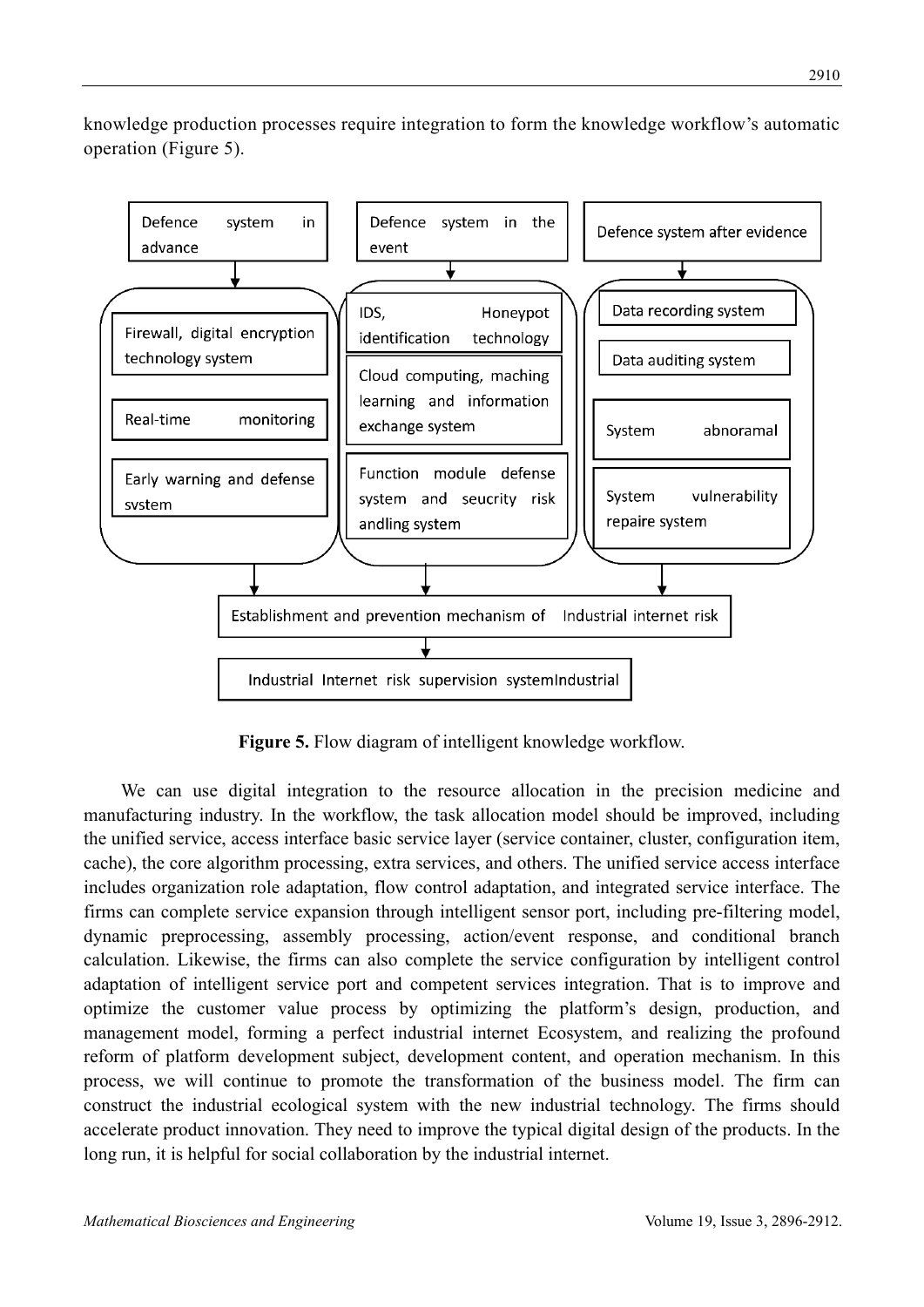## **Acknowledgments**

Projects supported by Zhejiang Provincial Social Science Foundation (No. 21NDJC096YB), and Zhejiang Provincial Soft Science Project (No. 2021C25036) are greatly acknowledged.

## **Conflict of interest**

The authors declare that they have no competing interests.

## **References**

- 1. W. Z. Khan, M. H. Rehman, H. M. Zangoti, M. K. Afzal, N. Armi, K. Salah, Industrial internet of things: Recent advances, enabling technologies and open challenges, *Comput. Electr. Eng.*, **81** (2020), 106522. https://doi.org/10.1016/j.compeleceng.2019.106522.
- 2. D. Yin, Exploration on industrial internet to promoting the integration development of factory network and internet, *China Manage. Inf.*, **22** (2019), 74–75.
- 3. P. K. R. Maddikunta, Q. V. Pham, B. Prabadevi, N. Deepa, K. Dev, T. R. Gadekallu, et al., Industry 5.0: A survey on enabling technologies and potential applications, *J. Ind. Inf. Integr.,*  (2021), 100257. https://doi.org/10.1016/j.jii.2021.100257.
- 4. J. Posada, C. Toro, I. Barandiaran, D. Oyarzun, D. Stricker, R. D. Amicis, et al., Visual computing as a key enabling technology for industrie 4.0 and industrial internet, *IEEE Comput. Graphics Appl.*, **35** (2015), 26–40. https://doi.org/10.1109/MCG.2015.45.
- 5. K. Wang, Y. Wang, Y. Sun, S. Guo, J. Wu, Green industrial internet of things architecture: An energy-efficient perspective, *IEEE Commun. Mag.*, **54** (2016), 48–54. https://doi.org/10.1109/MCOM.2016.1600399CM.
- 6. D. Liu, W. Zhou, A smart factory system based on edge computing, *J. Hubei Univ. Technol.*, **34** (2019), 74–77.
- 7. S. W. Lin, B. Miller, J. Durand, G. Bleakley, A. Chigani, R. Martin, et al., *The Industrial Internet of Things Volume G1: Reference Rrchitecture, Industrial Internet Consortium*, (2017), 10–46.
- 8. A. Gilchrist, Designing industrial internet systems, *Industry 4.0. Apress*, Berkeley, (2016), 87–118. https://doi.org/10.1007/978-1-4842-2047-4\_5.
- 9. M. Iivari, P. Ahokangas, M. Komi, M. Tihinen, K. Valtanen, Toward ecosystemic business models in the context of industrial internet, in *the 23rd Nordic Academy of Management Conference (NFF 2015), Business in Society,* Copenhagen, 2015.
- 10. A, Sadeghi, W. Cristian, M. Waidner, Security and privacy challenges in industrial internet of things, in *Proceedings of the 52nd Annual Design Automation Conference*, (2015), 1–6. https://doi.org/10.1145/2744769.2747942.
- 11. Z. Li, J. Kang, R. Yu, D. Ye, Q. Deng, Y. Zhang, Consortium blockchain for secure energy trading in industrial internet of things, *IEEE Trans. Ind. Inf.*, **14** (2018), 3690–3700. https://doi.org/10.1109/TII.2017.2786307.
- 12. A. Bahga, V. K. Madisetti, Blockchain platform for industrial internet of things, *J. Software Eng. Appl.*, **9** (2016), 533–546. https://doi.org/10.4236/jsea.2016.910036.